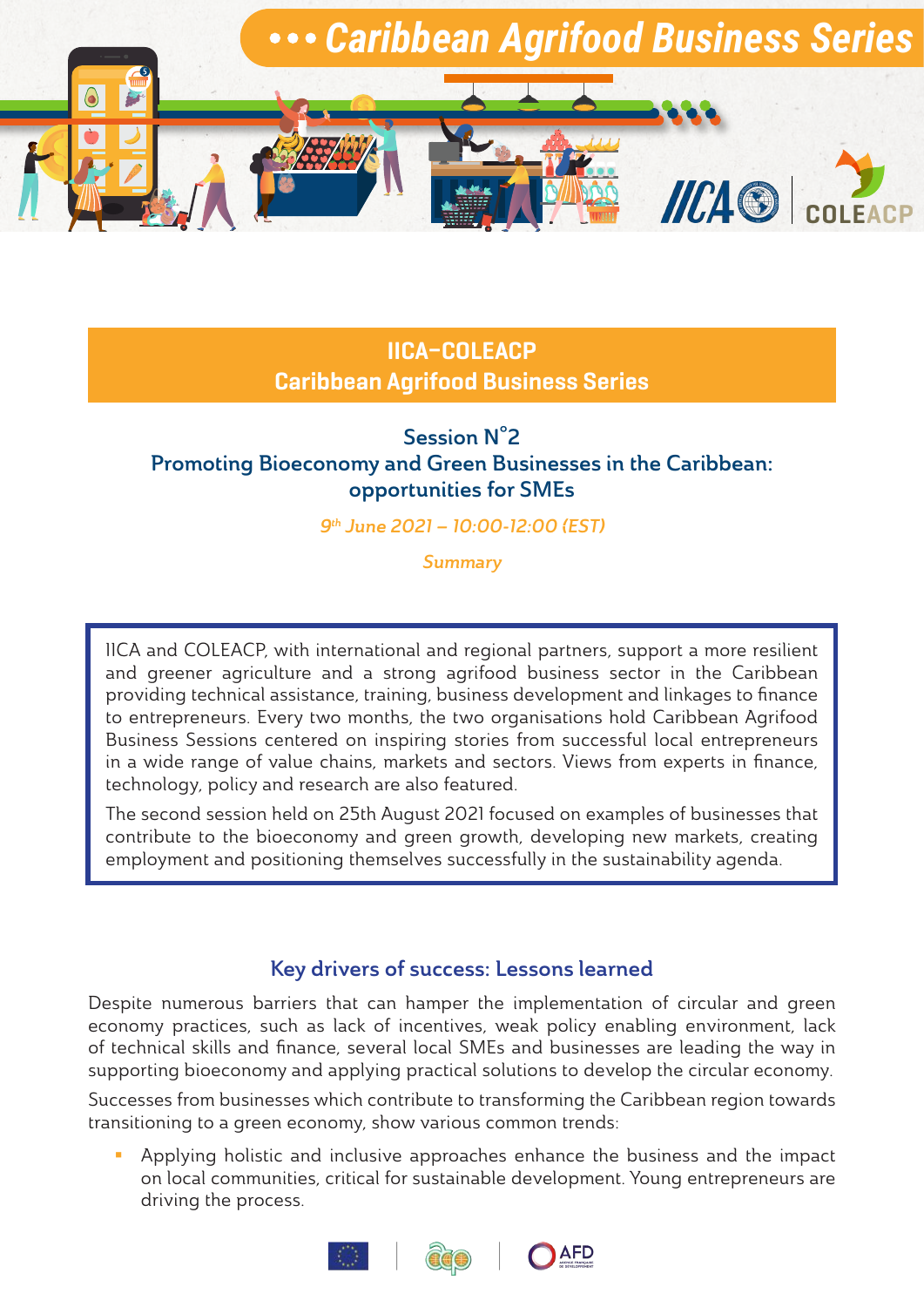

- Acquiring new technical capacities is critical to thrive innovation and reduce environmental impacts while remaining competitive.
- **EXP** Certifications, compliance on food safety requirements generate trust from consumers and raise incomes while contributing to preserve the environment.
- **There is a growing demand for more environmentally friendly products and SMEs are** well positioned to seize market shares.
- **Innovation across the value chain is critical for SMEs from packaging using recycled** content, to organic production, sustainable resource management, minimising food losses and transforming those into by-products.

# Promoting green growth in the Caribbean and contributing to sustainable food systems

Through the use of new sciences and technologies, the bioeconomy allows for more productive and sustainable use of biological resources, generating plant and animal materials that are more productive, disease-resistant and environmentally friendly. It facilitates the use of biomass (including residue and waste) to produce new high value-added bioproducts, such as food, bioenergy and other biomaterials for the cosmetic, pharmaceutical and chemical industries, among others. It also spawns a range of new services (applied in the fields of human, plant and animal health, environmental bioremediation and in various pre-existing activities) and increases the value of biodiversity.<sup>1</sup>

The transition to a circular economy has the potential to be a driver of job creation, value addition and economic growth, when supported by appropriate policies, legislation and  $incentives<sup>2</sup>$ 

The circular economy<sup>3</sup> concept concerns the creation of sustainable growth by maximising the efficiency of resource allocation and ultimately, producing more outputs from fewer inputs. With an increasing need to reduce waste, find new value streams and use limited resources efficiently to feed an ever-growing world population, the need for a more sustainable approach is critical.

The bioeconomy is related to the sustainable production of healthy foods and the sustainable intensification of agricultural production. In agriculture, there are opportunities to reuse outputs, such as waste, at all stages of the production process, and use them as inputs for other production chains. Energy efficiency, waste prevention, and nutrient management are good for the environment but can also offer economic returns to farmers and businesses.

<sup>1</sup> The bioeconomy is the intensive and knowledge-based use of biological resources, processes, technologies, and principles, for the sustainable provision of goods and services in all sectors of the economy (IICA 2018). IICA. [Bioeconomy and Production Development Program](https://repositorio.iica.int/bitstream/handle/11324/7909/BVE19040201i.pdf?sequence=2)

<sup>2</sup> McCarthy, A., Dellink, R. and Bibas, R. (2018), [The Macroeconomics of the Circular Economy Transition: A Criti](https://www.oecd-ilibrary.org/docserver/af983f9a-en.pdf?expires=1627833125&id=id&accname=guest&checksum=B6E78EE26343114CA5150D752A6FD4C3)[cal Review of Modelling Approaches,](https://www.oecd-ilibrary.org/docserver/af983f9a-en.pdf?expires=1627833125&id=id&accname=guest&checksum=B6E78EE26343114CA5150D752A6FD4C3) OECD Environment Working Papers, No. 130, Paris: OECD Publishing.

<sup>3</sup> The circular economy entails moving away from the current linear economic model of 'take–make–throw away', in which resources are extracted, turned into products, consumed and finally discarded. In a circular world, by contrast, products and materials are kept in circulation for as long as possible by designing them to be more durable, reusable, repairable and recyclable. The circular economy concept applies life cycle thinking and 'cradle to cradle' approaches, considering residues as the 'food' for new products and processes, and is underpinned by the shift to using renewable energy sources. Ellen MacArthur Foundation (2019), [Completing the Picture: How the Circular Economy Tackles Climate](https://www.ellenmacarthurfoundation.org/assets/downloads/Completing_The_Picture_How_The_Circular_Economy-_Tackles_Climate_Change_V3_26_September.pdf)  [Change.](https://www.ellenmacarthurfoundation.org/assets/downloads/Completing_The_Picture_How_The_Circular_Economy-_Tackles_Climate_Change_V3_26_September.pdf)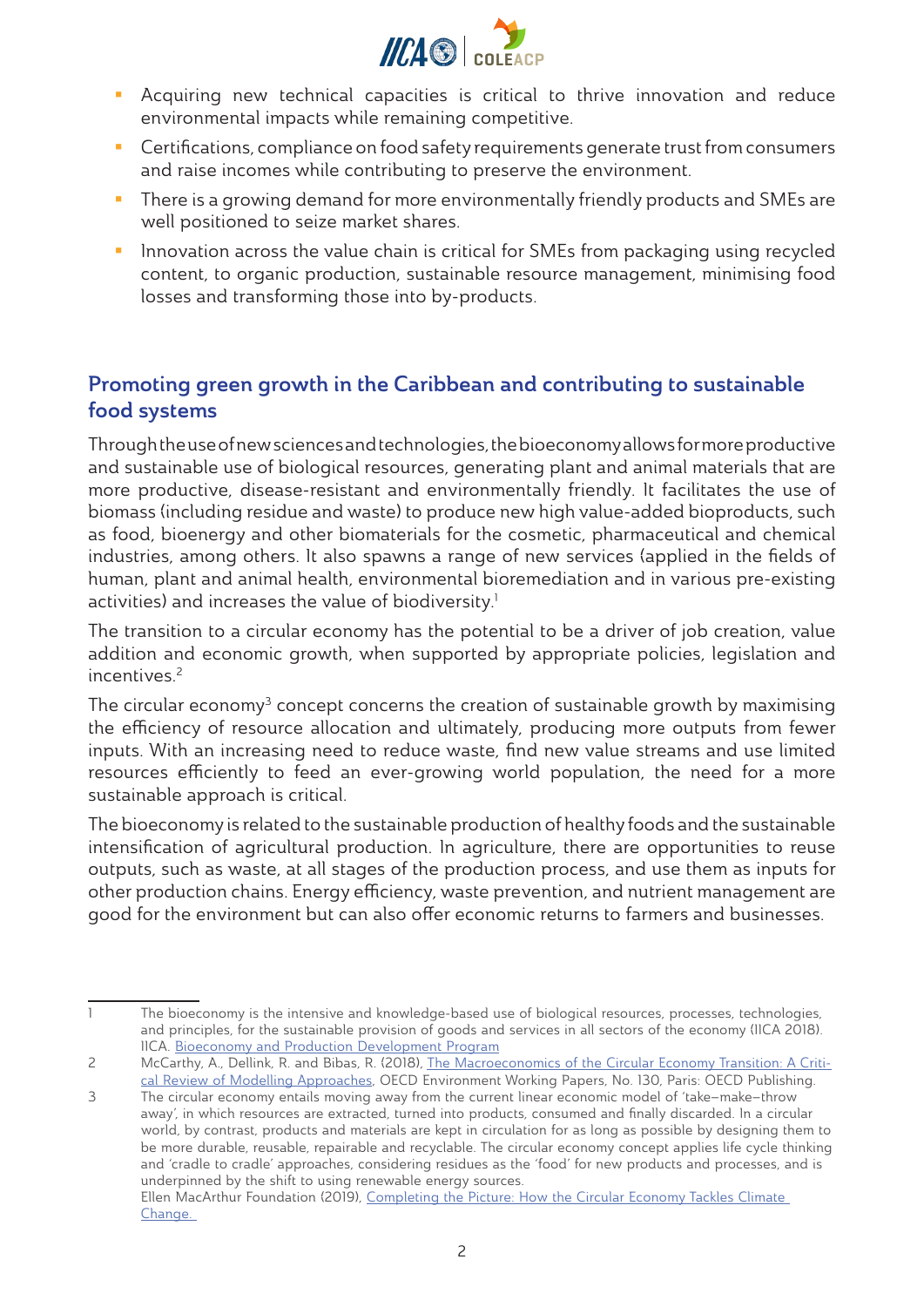

# Meet our five entrepreneurs and their inspiring stories

# Algas Organics, St Lucia



Algas Organics, is a family-owned company, founded in 2014 to sustainably solve the Caribbean's Sargassum issue. The business contributes to keep coastal areas clean, by sustainably harvesting millions of pounds of sargassum seaweed for processing, rather than disposal. Piles of seaweed accumulating along the coast cause problems for environment as its large size and dense ramifications obstruct light penetration and capture the nutrients needed by other species. It also hampers the fishing industry by clogging boat engines and obstructing general vessel traffic. The dead seaweed also negatively affect tourism as

it generates a strong odour that discourages tourists from visiting the beaches. Johanan Dujon is the founder and CEO of Algas Organics and was named one of Forbes 30 Under 30 2020 in the Manufacturing and Industry category.

He shared his business model based on bioeconomy as he believed that bioeconomy is the way to sustainability.

Algas Organics is the Caribbean's first indigenous agriculture biotechnology company. It converts Sargassum seaweed which is invading the coast of Saint Lucia into world class, organic, crop nutrition and crop protection products for export to Europe, North America, Latin America and the Caribbean and so contributes to keeping coastal areas clean. Over one million pounds of Sargassum has been processed into fertilizer and



exported. Plants have a wider root span, go deeper into the soil and absorb nutrients more easily, enhancing crop yield and plant health.

The patented process is certified by independent third party ISO9000 certified laboratories, to produce bio-stimulants well within the acceptable limits of the EU and USA and provides an effective sustainable alternative to current fertilizers using less arsenic. The business development is coupled with a social approach of employing marginalized women and youth and provide alternative livelihood opportunities for fishermen affected by Sargassum.

#### Banelino, Dominican Republic



Banelino (Bananos Ecológicos de la Línea Noroeste) is the small producers' association of ecological bananas of the Northwest Line of the Dominican Republic, located in the Western Valley of the island. The association exists for over 22 years and represents 336 small producers, of whom 31% are women, producers who manage an average of 5.0 hectares. Banelino fosters bioecology: from the weekly sold 35,000 boxes of bananas, 95% are organic and 90% is sold with the Fair Trade certification as it is an organisation certified by FLO International. The

production is also GLOBALG.A.P certified.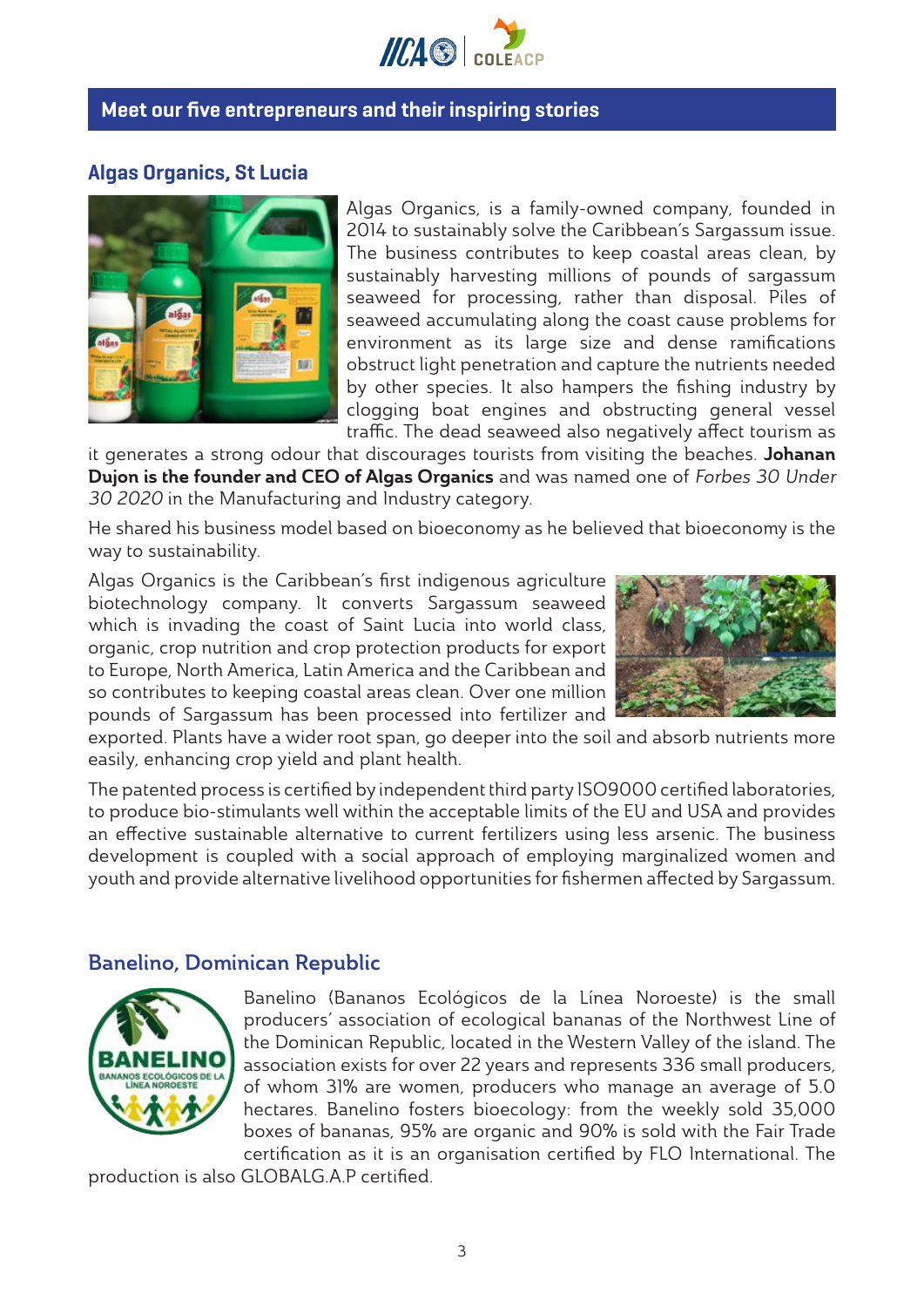

Gustavo Gandini is Banelino's Organic Agricultural, Biodiversity and **Environment Coordinator** presented how protection and preservation of natural resources constitutes one of Banelino's growth pillars. The organisation produces its own bioferments and analyses the soil to determine which are its needs and provide optimised organic support. The use of cover and services plants which provide nutrients to the soil, protect the soil from erosion and provide habitats to insects. Its biodiversity approach results in the growth of bananas, coconut and cocoa on the same sport, as well as the farming of animals (chicken, cows, goats, bees etc).



Banelino contributes to the producers' and workers' development and growth, through programs and projects aimed to enhance the producers' competitiveness, education, health, nutrition and care for the environment. Banelino also provides trainings about environmental conservation to small producers, workers, youth, woman and communities.

The positive achievements of the organisation include, among others, environmental education, collection and final disposal of banana plastics, installation of biodiversity farms, implementation of climate change mitigation measures, installation of meteorological stations, monitoring of pests and diseases.

# Twigs Naturals, Trinidad and Tobago



Twigs Naturals is the first Caribbean tea brand to be recognised internationally by winning two awards at the 2017 Global Tea Championship, an annual independent competition, judged by tea professionals, to distinguish the highest quality & best tasting teas commercially available globally.

Nigel Jordan, co-founder and CEO of Twigs Natural shared information on the company's offer.

Twigs Naturals makes locally grown convenient tea bags and seasonings sold in resalable packaging made from recyclable material. The products are sourced from farmers and are prepared, blended and packaged by hand in the factory. They have a shelf life of 2 years.

The product range of Caribbean flavored teas includes mint, lemongrass, garlic, ginger, orange peel, citrine (artisanal blend of lemongrass and orange peel), bamboo, green, moringa and the Caribbean Christmas tea (a blend of wild hibiscus and anise seeds). The seasonings include dried thyme, pimento flakes, garlic flakes, dried ginger, dried rosemary and dried lemongrass. Twigs Naturals also produces blended oils for aromatherapy.

Twigs Naturals engaged into export markets by participating in business and product development trainings specific for SMEs provided by organisations such as IICA and CARIRI. The products now meet global international agricultural standards and requirements, for example the GLOBALG.A.P. and the Good Manufacturing Practice certifications. The products are certified by US FDA PCQI. Twigs Naturals exports to the USA and the UK, and is planning to export to Canada, Switzerland and West Africa.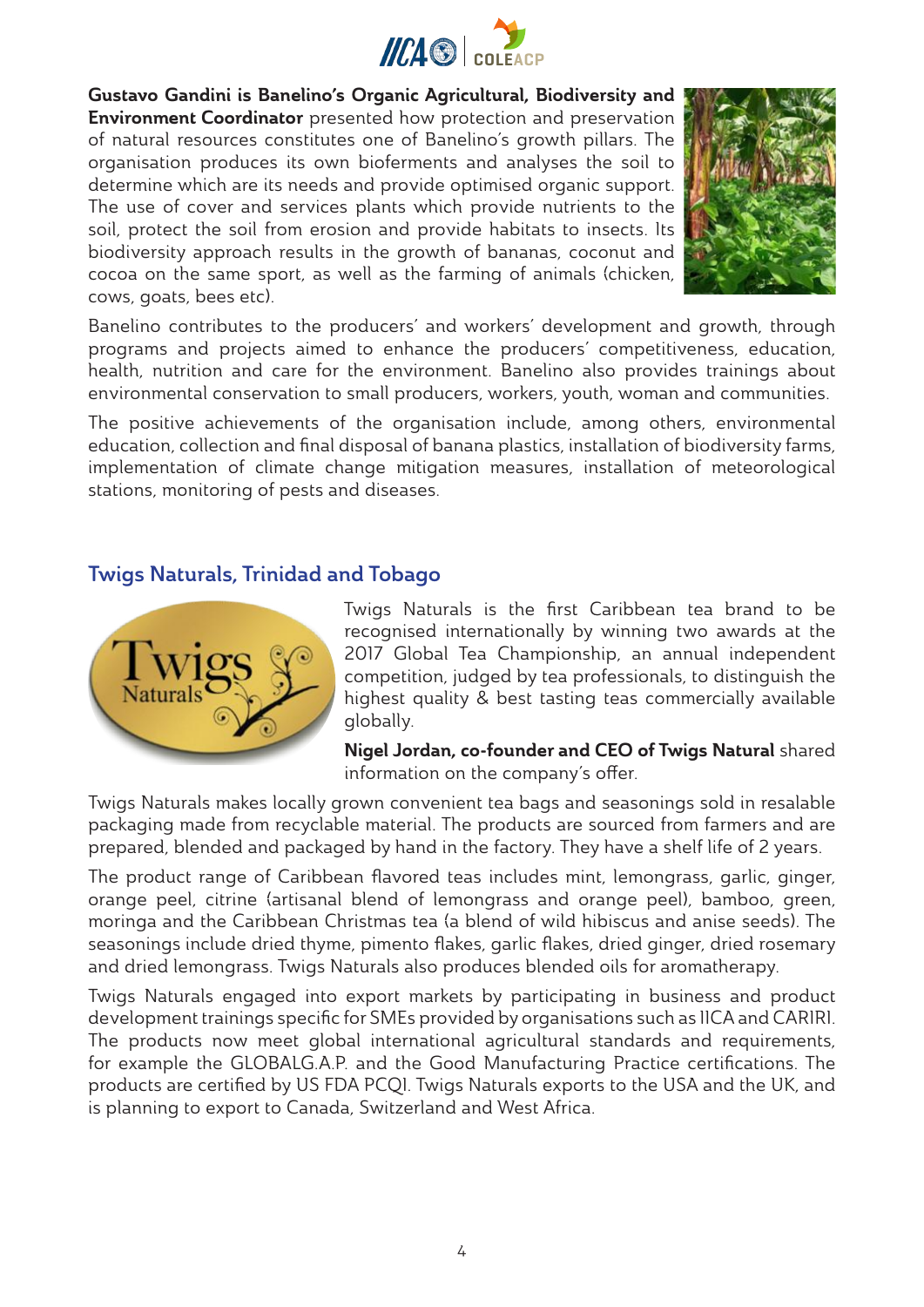



A supportive ecosystem for entrepreneurship development

Operators need to be aware of the opportunities and benefits of the bioeconomy and be incentivised to develop new products and production processes, as well as new businesses and value chains to meet a growing demand for more environmentally friendly products.

MSMES need to be informed about policies and regulations, develop strong links with research and development to develop innovative and sustainable products which support the transition to bioeconomy.

In this context, experts representing policy-makers, research and finance shared their insights on how their institution supports the entrepreneurs.

# Ricardo M. James, Senior Technical Specialist, Business Environment and Export Development, OECS

Protecting the environment is a key strategic priority of the Organisation of Eastern Caribbean States (OECS), an intergovernmental organisation for deepening the Caribbean regional integration among 11 Caribbean States. The OECS aims (i) to ensure that the natural systems are healthy, productive and a leverage for socio-economic development; (ii) to secure the long-term benefits of environmental and natural resources; (iii) to increase the citizens' knowledge about environmental opportunities and practices.

The OECS Competitive Business unit focuses on contributing to supporting the environmental priority by reinventing the economy initially based on agriculture, tourism and service to make it globally competitive. This is achieved through enhancing the competitiveness of the private producing and manufacturing sector, entrepreneurs and MSMEs, fostering entrepreneurship and strengthening capacity building. The OECS implements with the Global Green Growth Institute the three year- Eastern [Caribbean Green Entrepreneurship](https://oecs.org/en/eastern-caribbean-green-entrepreneurs-programmes)  [Initiative](https://oecs.org/en/eastern-caribbean-green-entrepreneurs-programmes) funded by the Qatar Fund for Development (QFFD) to support the development of green businesses in the Eastern Caribbean and create inclusive green jobs. This initiative will provide virtual trainings, mentorship and networking opportunities and funding to existing SMEs in six OECS Member States.

# Guy Faure, Senior Policy Officer, INTPA F3 Sustainable Agri-Food systems and Fisheries, European Commission

The Green Deal European policy, aims to achieve carbon-neutrality in Europe by 2050, to reduce the use of plastic and chemicals, as well as to protect and grow natural ecosystems. Its food strategy, the Farm to Fork Strategy, includes the reduction of the use of pesticides and chemical fertilizers, the promotion of organic agriculture and more environmentally friendly practices in- and outside of the European Union (EU). The European Commission develops support, mechanisms and devices to ensure the adaptation of agrifood production systems to the objectives of the Farm to Fork Strategy. In this context, the European Commission and African, Caribbean and Pacific (ACP) countries work together to promote